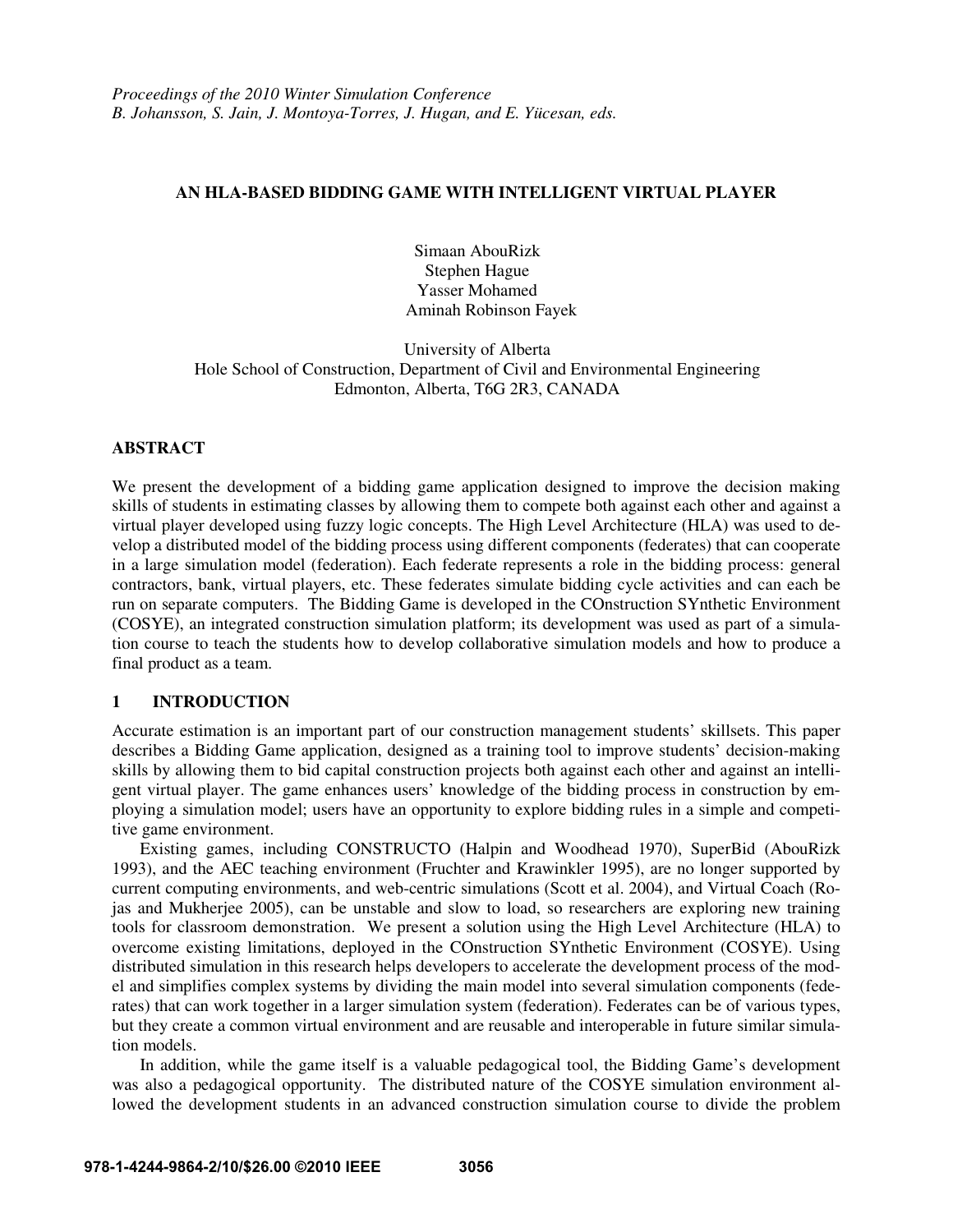among themselves and, working collaboratively, produce a final product as a team. Each group of students was responsible for a federate; the HLA standards and COSYE provided a framework and ensured interoperability.

#### **1.1 Construction Bidding Overview**

Traditional methods for construction bidding involve some form of competition between general contractors, in which price is usually the main factor for selecting among the contractors (Park et. al 1992). In this competitive environment, contractors' main concern is to find a bidding strategy which guarantees their success in bidding and maximizes their profits. The development of such strategies has sparked several research efforts; these studies mostly focus on two main concerns of general contractors in bidding: bid/no bid decision support systems and mark-up calculation methods (Egeman et al. 2008).

Contractors' decisions to bid or not to bid depend on several factors, such as: number of competitors, type of work, value of the project, location of the project, contractor's current workload, sub-contractors and their needs for work, bonding requirements and availability of other projects (Shash 1993). In the current game, students take the roles of general contractors and learn to consider these factors during their decision making process. Players discover that a high number of competitors decrease the chance of a successful bid; that the location of the project and availability of trade contractors in that area can decrease the chance of cost overrun; that profits will increase if players contract on projects similar to their past experiences; that trade contractors with high reliability ratings can decrease the cost and duration of the project, and that trade contractors' bid prices and reliability are key factors in the decision to bid for a project. Mark-up calculation is also an important phase of the bidding process, in which all the above criteria should be considered: players are responsible for estimating their overhead and setting their own mark-up rates The instructor can set certain parameters for each game to emphasize particular areas of construction bidding. As in the real world, profit will ultimately determine the winner. The bidding game strives to create a realistic environment; the many factors incorporated into its structure give players a more thorough understanding of the actual process.

Students can play against each other, but the Bidding Game also has a sophisticated virtual player option. The virtual player uses fuzzy logic concepts to evaluate projects and trade contractors and set markup, and ensures that even if most of the students are inexperienced, they will still get the benefit of competing against a knowledgeable opponent.

## **1.2 High Level Architecture**

The HLA approach is a method for building complex virtual environments (federations) using distributed simulation technologies. It provides standards so that different developers can build the individual components (federates) of such environments while maintaining interoperability between them. The HLA standards also facilitate the reuse of the developed components as part of new federations. These standards consist of three main components: the HLA rules (IEEE 1516), the interface specifications (IEEE 1516.1), and the Object Model Template (OMT) (IEEE 1516.2).

The HLA rules ensure consistency and interoperability among federations and federates; the interface specifications define the functional interfaces between federates and the run-time infrastructure (RTI). The RTI is software that conforms to HLA specifications and provides software services such as synchronization, communication, and data exchange between federates to support an HLA-compliant simulation. The Object Model Template (OMT) supports communication between simulations; the Federation Object Model (FOM), a component of the OMT, defines certain standards for objects and their attributes and interactions within a federation.

## **1.3 Construction Synthetic Environment (COSYE)**

The COSYE (AbouRizk et al. 2008) simulation environment is based on the HLA rules, and it consists of three major components (see Figure 1):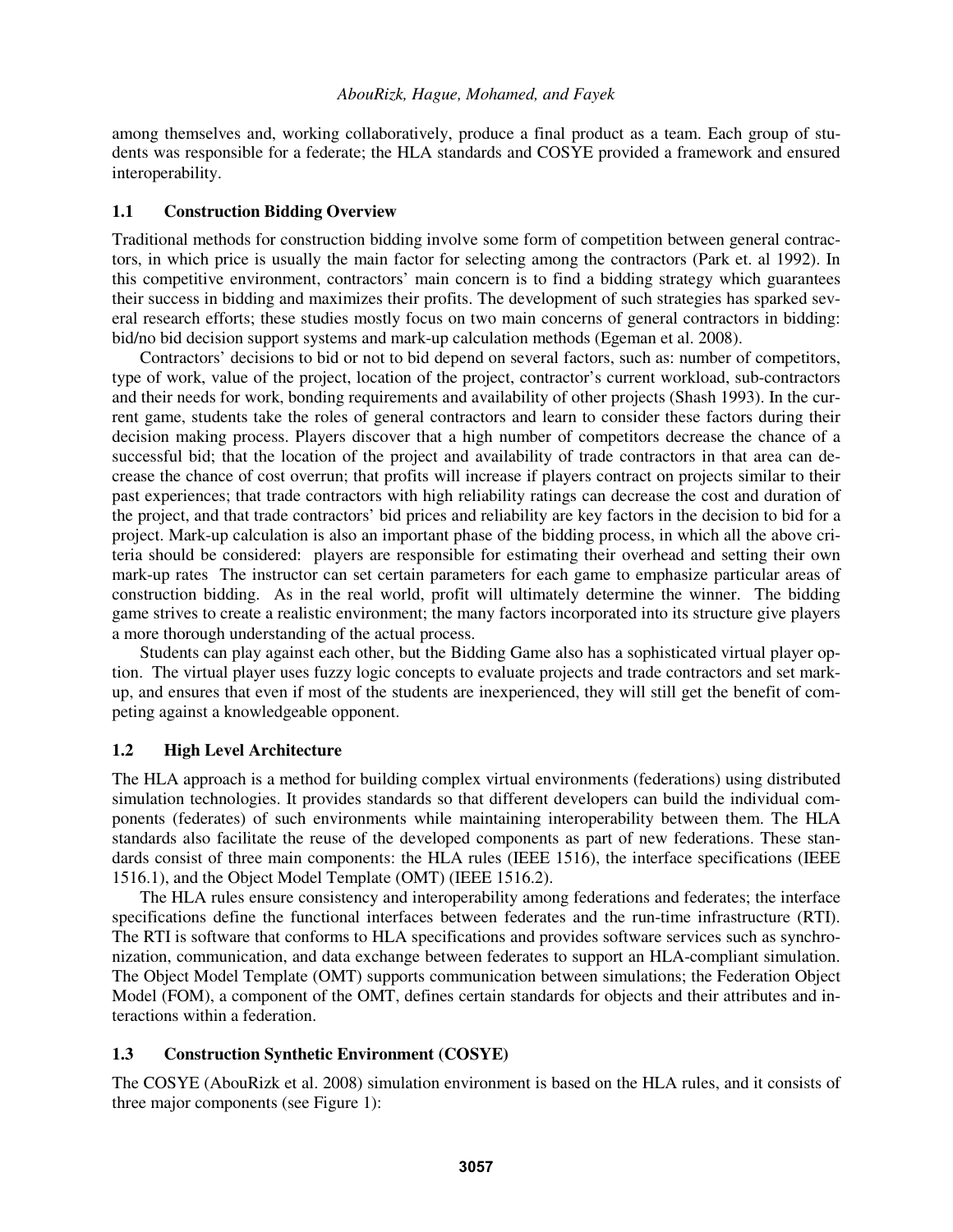- 1. COSYE RTI Server, a .NET implementation of IEEE standards 1516-2000.
- 2. Object Modeling Template (OMT) editor, used to define objects and their attributes.
- 3. COSYE framework, an application programming framework that allows developers to create federates and handles details of communication with the RTI. It integrates with code generated by the OMT editor and uses many of the visual programming features supported by Visual Studio. In addition, the framework supports both discrete-event and time-stepped federates.



Figure 1: COSYE architecture with model federates.

#### **2 THE BIDDING GAME SIMULATION**

The current bidding game was developed in the COSYE environment through a collaborative effort involving twelve PhD students taking an advanced simulation graduate course. Different federates were developed by different groups of students and each group was responsible for handling different tasks in their federate. The strategies used to build these federates are similar to previous work related to the development of the bidding game SuperBid (AbouRizk 1993).

The key technical challenge was developing a Federation Object Model (FOM) that can be efficiently utilized by all developers on various federates, while fulfilling all federates' requirements, and representing all objects and interactions associated with the simulation model. The FOM development process consisted of five steps:

- 1. Building the bidding ontology to create a common understanding of bidding concepts among the federation developers.
- 2. Customizing the ontology to the Bidding Game.
- 3. Developing the first version of FOM based on the customized ontology.
- 4. Modifying the FOM according to groups' requirements.
- 5. Finalizing the FOM after several meetings and discussions. Figure 2 demonstrates the final FOM for the Bidding Game.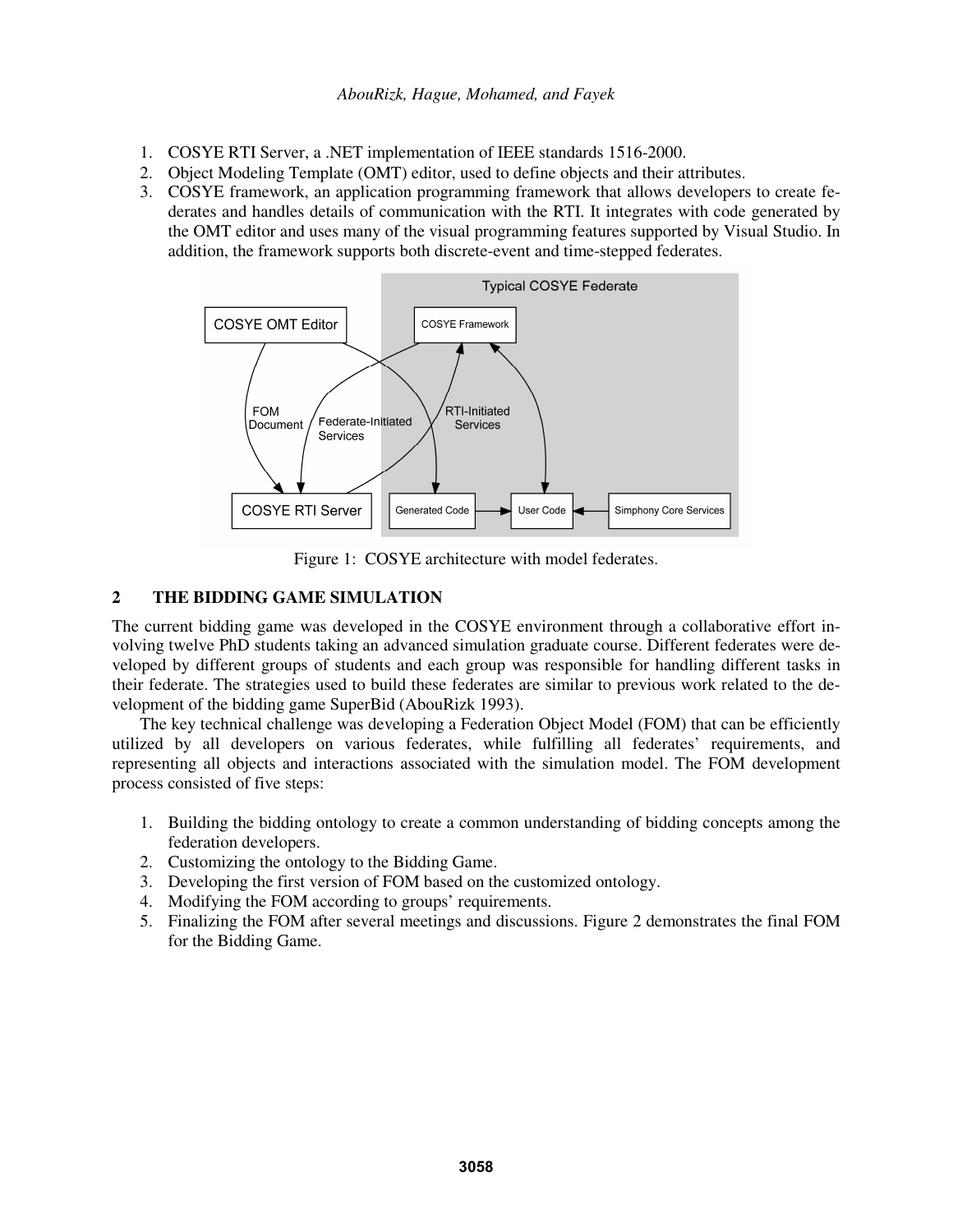*AbouRizk, Hague, Mohamed, and Fayek* 



Figure 2: FOM for the Bidding Game.

Each group of developers developed federates based on the conceptual model using the final version of the FOM; the game's processes are based on SuperBid (AbouRizk 1993) but their implementation is quite different. The current version of the game was released in May 2008.

To start, the game randomly generates an initial amount of money for general contractors. In each period, some projects are released for tendering, and the controller keeps track of upcoming projects, submitted bid, performance of trade contractors and the transactions for general contractors. For each project, the size, type, location, duration and a randomly selected set of trade contractors are released, so players have enough information to decide whether to bid or not and which trade contractors and mark-up they choose to win the bid and maximize their profit (AbouRizk 1993). For any successful bid, the game updates the financial position of general contractors. At the end of the game, the general contractor with the highest value creation is the winner.

## **2.1 Simulation of Bidding Game**

The model is composed of seven different simulation components (federates) that cooperate in a large simulation model, the Bidding Game federation (Figure 3). Each federate represents a different role in the bidding process and is responsible for simulating different activities in the bidding cycle, such as creating projects, awarding them, and tracking players' performance.

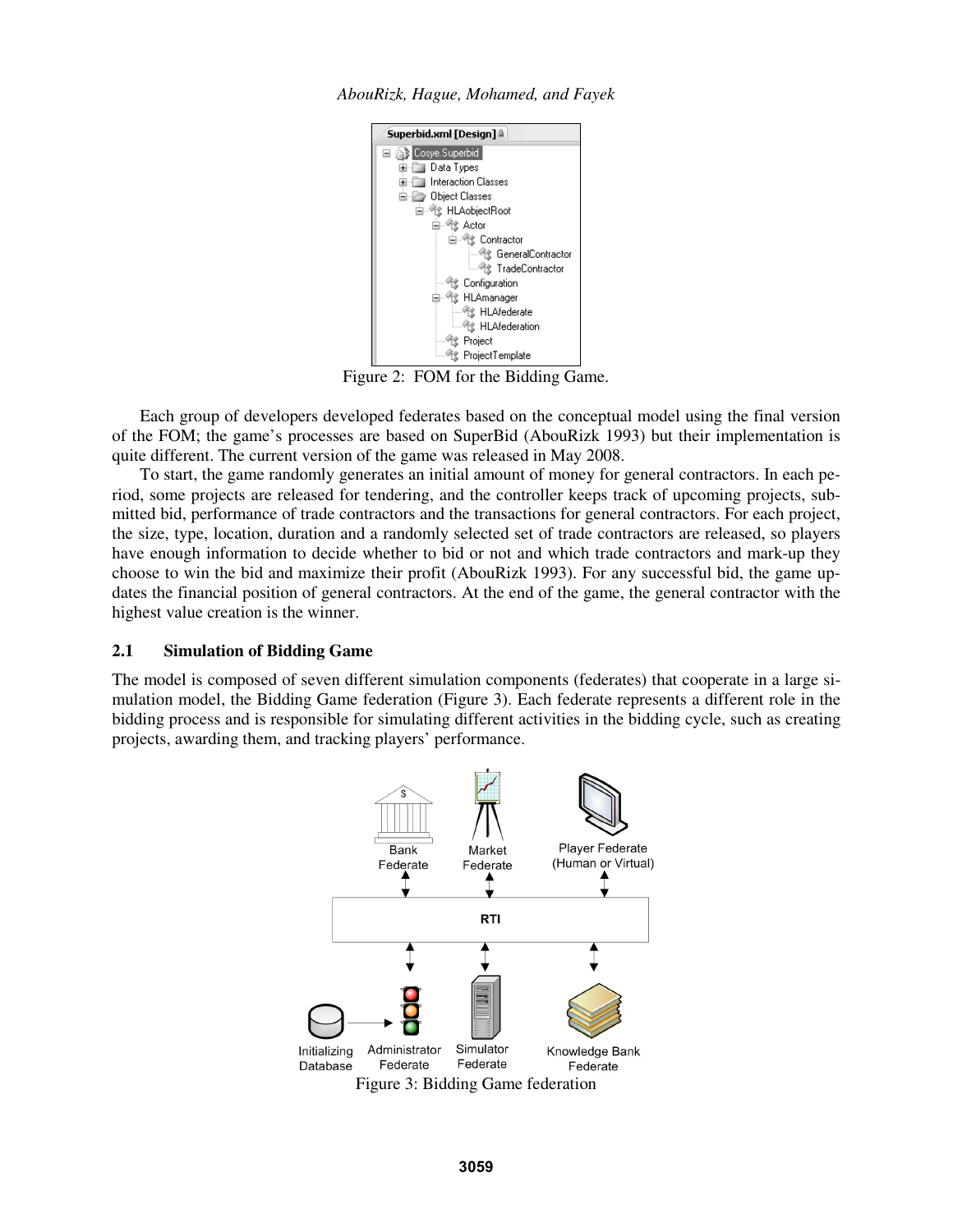Modeling using HLA in the COSYE environment allows players to participate from different locations (anywhere internet access is available), and gives the developers the opportunity to continuously enhance the game to reflect real bidding situations in a more accurate way. Likewise, dividing the game into manageable federates helps students to learn exactly how each part affects the bidding process. For example, modeling the market separately can show how it can change the bid/no bid decision. The following sections describe the Bidding Game components and their tasks during the game; their interactions can be seen in Figure 4.



Figure 4: Overview of Bidding Game federates' interactions

#### **2.1.1 Administrator Federate**

The Administrator federate is a unique federate in the bidding game; it creates the game federation at the beginning of the game and terminates it at the end. During the game, it acts as a sort of clearinghouse, collecting bids, awarding projects, and advancing time, while showing an overview of the current state of the game. Figure 5 shows the execution flow of this federate.

This federation is responsible for the following tasks:

- Tracking and organizing the progress of the game
- Managing the various simulators, querying the databases, and maintaining the performance of each player, of the market, and of each project
- Configuring the key parameters (e.g. total number of periods, interest rates)
- Collecting bids and awarding projects to the lowest bidder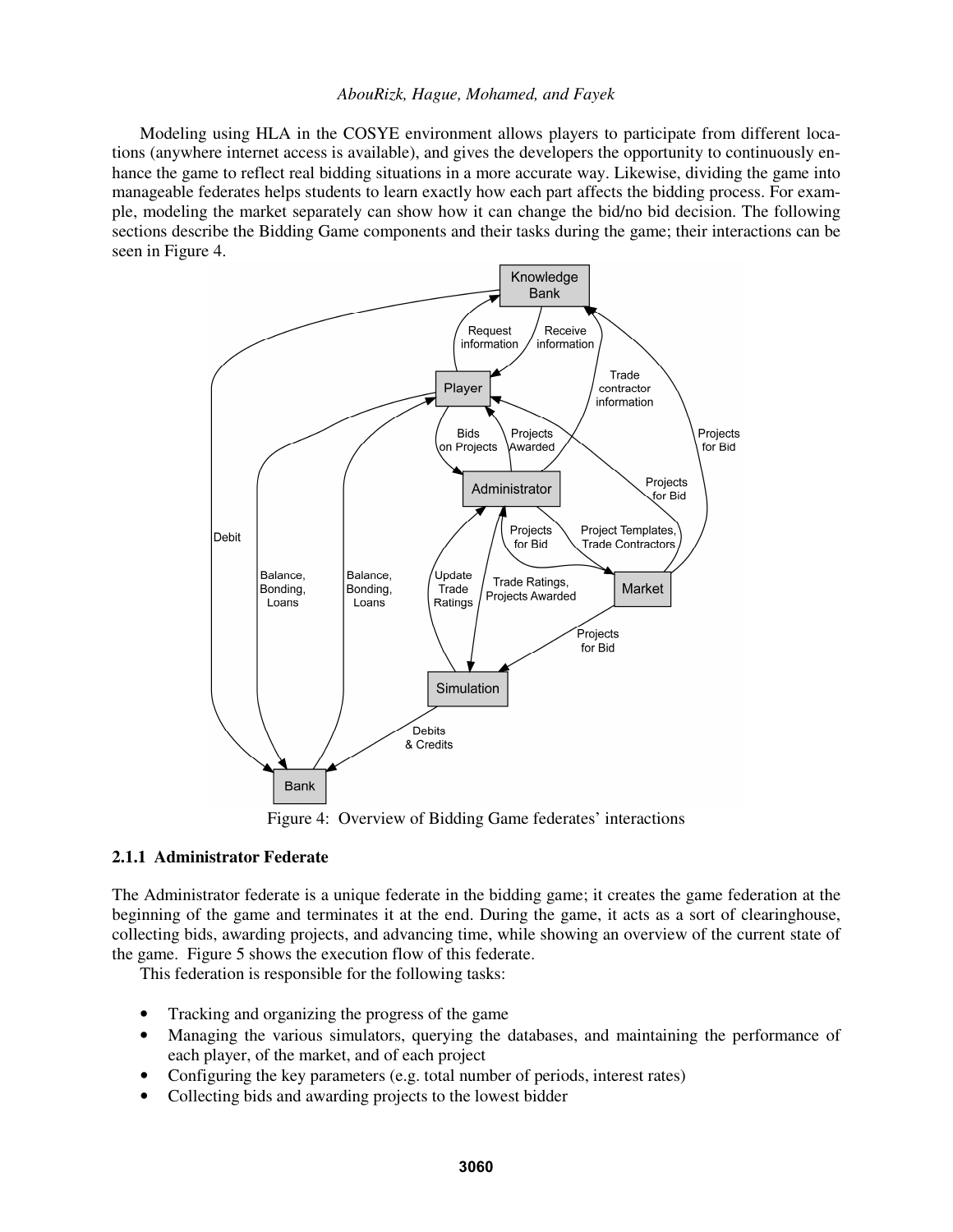- Assigning initial credit for general contractors
- Advancing the periods and showing the updated information for general contractors (GCs), projects, and awarded bids.

The Administrator federate is connected to two databases. The first database stores construction project data in the form of construction documents (category, range of size, range of unit price for each type of project). Players interact with the projects generated through this project template database. The second database includes trade contractor profiles (trade type, name, location, past performance, past experience, financial, resource and policies ratings). These databases are in XML format.



Figure 5: Execution flow of Administrator federate

## **2.1.2 Simulator Federate**

The Simulator federate was based on the role of the owner in the construction phase of a project and keeps track of the progress and cost of the project. It calculates expenses and revenues and assesses penalties for late projects. This federate is responsible for the following tasks:

- Estimating project total cost according to the Project base cost generated by the Market federate
- Calculating the monthly progress of the project.
- Calculating general contractor's revenues and expenses on a monthly basis according to bid price and real cost of the project (project total cost divided by project base duration multiplying by different adjustment factors)
- Calculating the amount of penalty for late finish of the project and amount of the retainage at the end of the project
- Adjusting trade contractor ratings according to their previous month's performance
- Adjusting project monthly cost according to trade contractors' ratings and the distance between trade contractors' main office and project location.

To account for fluctuations in performance and cost, the federate uses a trade contractor rating system and a cost adjustment coefficient to estimate cost, based on a trade contractor's location and previous performance. To obtain the adjustment coefficient, it generates a random number between the adjustment ranges shown in Table 1, based on the trade contractor's rating.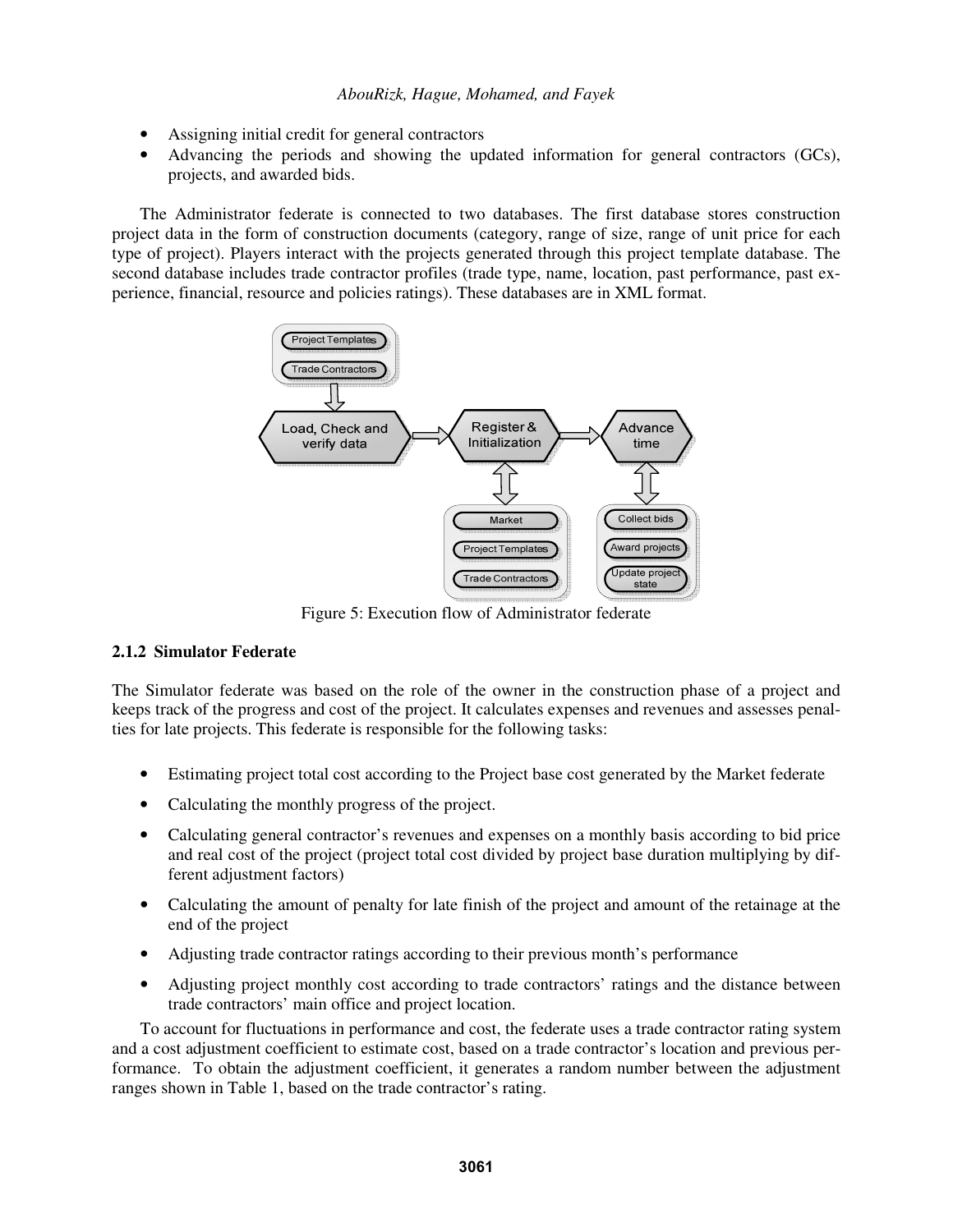# New rating = Existing rating - adjustment coefficient  $(1)$

| <b>Rating system</b> |                   | Rating    | <b>Adjustment Coefficient Range</b> |  |  |
|----------------------|-------------------|-----------|-------------------------------------|--|--|
| Rating               | assume boundaries | $>60\%$   | $-10\%$ to 3\%                      |  |  |
| Excellent            | 80-100%           | 30-60%    | 0\% to 10\%                         |  |  |
| Good                 | $60 - 80\%$       | $0 - 30%$ | $8\%$ to $20\%$                     |  |  |
| Average              | $40 - 60\%$       |           |                                     |  |  |
| Fair                 | $20 - 40\%$       |           |                                     |  |  |
| Poor                 | $0-20\%$          |           |                                     |  |  |

Table 1: Trade contractor rating system and adjusting coefficient

The first step in cost adjustment uses an adjustment coefficient based on the trade contractor's rating and the trade contractor's portion, which is drawn from a database of project types:

Adjustment Factor, = project base cost  $\times$  adjustment coefficient  $\times$  subcontractor's portion

In the second step, cost adjustment is based on the trade contractor's location. First, the distance between the selected trade contractor and the project is calculated, and then, as in the above method, the cost is adjusted using the adjustment coefficient in Table 2. It is assumed that projects, trade contractors, and general contractors are located in a  $(4 \text{ unit} \times 4 \text{ unit})$  square area.

Adjustment Factor<sub>2</sub> = project base cost  $\times$  subcontractor's portion  $\times$  adjustment coefficient cost (2) Project Real Cost = project base cost + Adjustment Factor, + Adjustment Factor  $(3)$ 

| Table 2: Cost adjusting coefficient according to trade contractor location |  |  |  |  |
|----------------------------------------------------------------------------|--|--|--|--|
| <b>Adjustment Coefficient</b>                                              |  |  |  |  |
| 8\% to 20\%                                                                |  |  |  |  |
| 0\% to 10\%                                                                |  |  |  |  |
| $-10\%$ to 3\%                                                             |  |  |  |  |
|                                                                            |  |  |  |  |

Table 2: Cost adjusting coefficient according to trade contractor location

## **2.1.3 Market Federate**

The Market federate generates market conditions: how many and what kind of projects are available for bid at any one time, as well as what trade contractors will bid for each project. It can generate market conditions either randomly using standard probabilistic techniques (Figure 6), or based on actual data – the "Canadian Construction Industry Forecast" prepared by the Construction Sector Council (CSC). The trade contractor bid prices can be set using a formula to determine parameters for bid price distribution, or using past performance indices to determine bid price distribution parameters. The Market federate interface, where the user can choose the type of market generation and trade contractor bid price distribution parameter determination, is shown in Figure 7.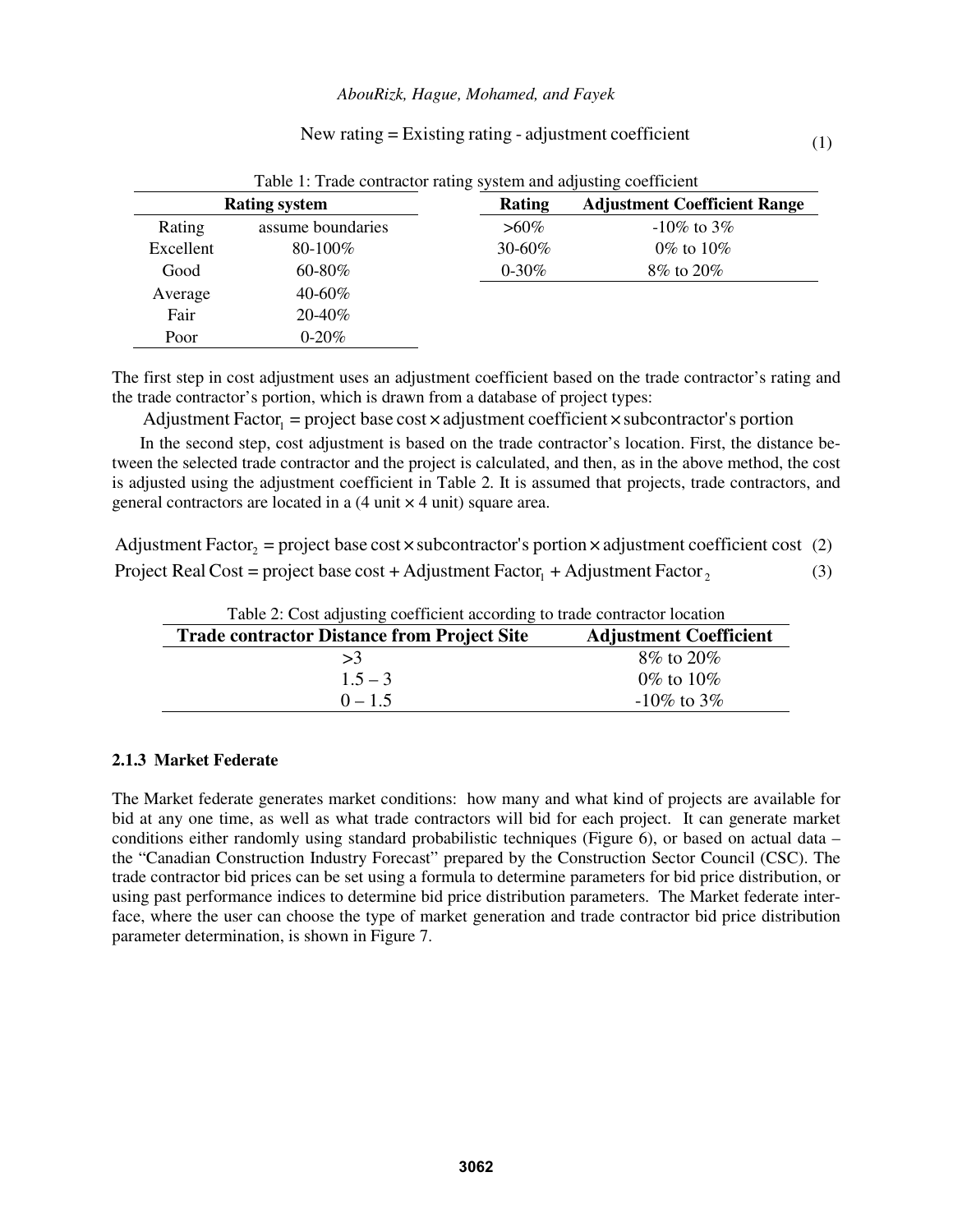

Figure 6: Randomly generating projects

| <b>Market Federate</b>                      |                                                     |  |  |  |  |
|---------------------------------------------|-----------------------------------------------------|--|--|--|--|
| <b>BTI</b> address:                         | http://localhost:8989/Cosye.Hla.Rti.Executive.rem   |  |  |  |  |
| Superbid                                    | Superbid                                            |  |  |  |  |
| Federate type:                              | <b>BidPriceGenerating</b>                           |  |  |  |  |
|                                             | Considering TradeContractor Past Performance Index? |  |  |  |  |
| Select the approach of generating projects: |                                                     |  |  |  |  |
| ⊙ Generate Projects Randomly                |                                                     |  |  |  |  |
|                                             | Generate Projects based on Stats Canada             |  |  |  |  |
| Connect                                     | J nin.<br>Execute<br>Resian                         |  |  |  |  |

Figure 7: Market federate

## **2.1.4 Bank Federate**

The Bank federate supports all required financial services of the game, including maintaining players' accounts, granting loans, issuing bonds, and charging project costs. The federate is structured around these four categories:

- 1. Account balance opening an account for the winning contractor, calculating interest and account balance after each account transaction.
- 2. Loan services calculating financial credit limit after each account transaction, granting loans to players according to their credit limits and their requests, receiving loan repayments, and calculating loan interest periodically.
- 3. Bond services calculating the bonding limit after each account transaction, validating players' bonding limit in the bidding process, issuing bonds for players, charging bond fees to players
- 4. Project cost services charging bid preparation costs to the bidders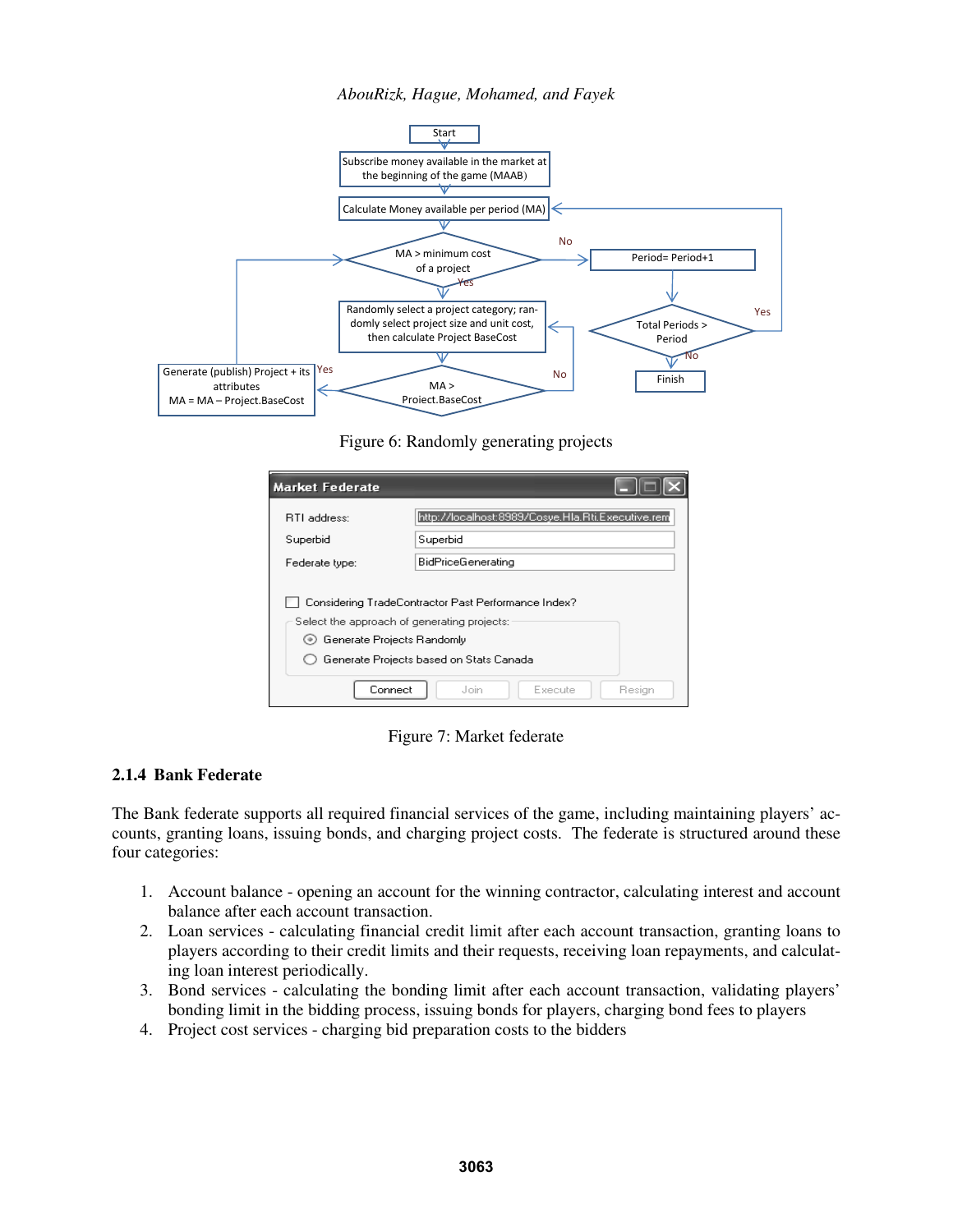#### **2.1.5 Knowledge Bank Federate**

The Knowledge Bank federate provides players with information about trade contractors and future projects – for a price. In the initiation phase, the Market federate supplies a small set of information about the projects along with information about the chosen trade contractors for each project; this information encourages the players to analyze the bidding competition and come up with better strategies. The Knowledge Bank federate expands on that information, allowing players to buy reports on trade contractors or projects that will be available in the following period. The trade contractor report includes ratings for each trade contractors' finances, past experience or performance, policies, and resources; the future projects report includes the title, category, and size of future projects. The Market federate sets a price for each report, depending on the current market conditions.

#### **2.1.6 Human and Virtual Player Federate**

Players interact with the game by submitting tenders for a particular project, making decisions during the game related to managing projects they were awarded, managing the financial state of their company (loans, bonds, etc.), and responding to changes during the progress of their work. The Player federate allows all users to compete using an identical user interface on different computers; the computers can be anywhere with a network connection.

There are two types of players in this game: human players, who interact with the game externally, and "virtual players", which were built by incorporating fuzzy logic concepts into the distributed simulation program (Shaheen et al. 2009). The virtual player uses those concepts to evaluate subcontractors and projects, estimate mark-up, and suggest bids. A human player can choose to play with the "advice" of a virtual player and let the program decide to bid on a project and produce a mark-up. The The virtual player then uses fuzzy expert systems to evaluate trade contractors and projects, estimate mark-up, and suggest bids.

The virtual player is structured as two different intelligent modules: one is the trade contractors' evaluation model, and the other is the mark-up estimation model. Both modules use fuzzy logic concepts to generate a list of preferred subcontractors and then determine the mark-up (El-Barkouky and Abdelgawad 2008). The virtual player has access to the same information as the human player, and uses an independent fuzzy expert system, which has been created by experts in construction bidding to interpret the trade contractors' ratings and the project descriptions and determine the suggested markup.

The trade contractor evaluation module receives information from the knowledge bank regarding the trade contractors for a given project and the bids submitted by those trade contractors. The information is in the form of ratings in five separate categories for each contractor (Performance, Experience, Financial, Policies, and Resources). The ratings are linguistic terms, "Poor," "Fair," "Average," etc; this is the same as what the human players see. The evaluation module transforms these ratings into fuzzy numbers (e.g., the triplet for "Poor" is 0,0,0.2) and uses a weighting system, developed through consultation with bidding experts, to weight each category appropriately. The ratings matrix is multiplied by the weighting matrix, and the final fuzzy matrix is then normalized and transformed into crisp values; the model then selects the trade contractor with the highest crisp value.

After the best trade contractor is determined, the markup module evaluates the risk and uncertainty of a given project using a fuzzy inference system designed under the fuzzyTECH® environment, which is integrated with the Bidding Game RTI. Five attributes generated by the market federate, City Index, Site Index, Penalty Per Period, Project Size, and Work Availability, were assigned appropriate membership functions (e.g., City Index can be Fair, Poor, Good, Average, or Excellent; Project Size has five membership functions ranging from 2,000 to 1,000,000  $\text{ft}^2$ ), and the potential markup was assigned six fuzzy numbers (M1, M2, ..., M6) representing the percentage markup. About 800 rules for determining markup were obtained and coded in the fuzzyTECH® environment, which uses these rules to assign the project a markup level, such as M5, which is then defuzzified to a markup percentage. The virtual player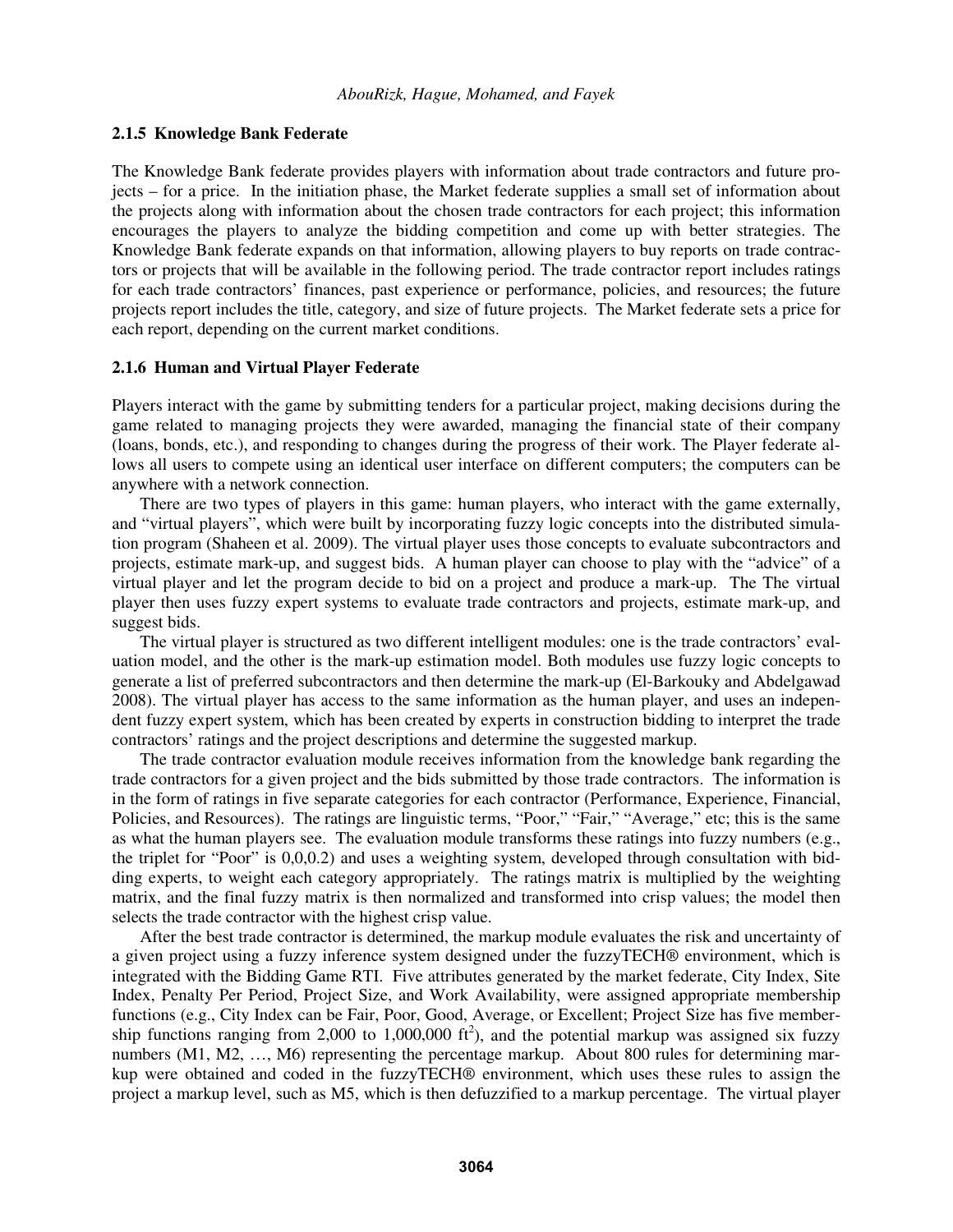uses the selected trade contractors' bids and the markup percentage to generate a bid. The Bidding Game is intended to be used in a classroom setting, so the addition of a virtual player keeps the other players alert.

The user interface for players gives an overview of information about the current state of the game (Figure 8), such as all the projects generated by the Market federate, selected trade contractors for each project, and the awarded project information. As previously mentioned, a player can also buy trade contractors' ratings and projections of the next period's projects. The virtual player has no advantage in this respect and is also required to purchase this information.

| Player Federate        |                                                        |                           |       |                                             |  |
|------------------------|--------------------------------------------------------|---------------------------|-------|---------------------------------------------|--|
| <b>BTLaddress:</b>     | http://localhost:8989/Cosye.Hla.Rti.Executive.rem      |                           |       |                                             |  |
| Federation name:       | Superbid                                               |                           |       |                                             |  |
| Federate type:         | Player                                                 |                           |       |                                             |  |
| Current time:          | N/A                                                    |                           |       |                                             |  |
| General Information    | Projects for Bid<br>Knowledge Reports                  | Projects Awarded          |       |                                             |  |
|                        |                                                        |                           |       |                                             |  |
| Player Information:    |                                                        |                           |       |                                             |  |
| Contractor name:       |                                                        |                           |       |                                             |  |
| Contractor Incation:   |                                                        |                           |       |                                             |  |
| Einancial Information: |                                                        | Market Information:       |       |                                             |  |
| Account balance:       | 0.00<br>$\Delta$<br>$\sim$                             | Savings account interest: | 0.00  | $\mathcal{A}_{\mathbb{R}}$<br>$\mathcal{L}$ |  |
| Bonding limit:         | 0.00<br>$\hat{\mathbb{Q}}$                             | Loan interest:            | 0.00  | $\sim$<br>$\mathcal{L}$                     |  |
| Outstanding bonds:     | ln nn<br>$\mathcal{A}^{\prime}_{\mathbf{a}}$<br>$\sim$ | Overdraft interest:       | ln nn | dia.<br>$\mathbf{v}$                        |  |
| Credit limit:          | 0.00<br>$\hat{\psi}$                                   | Market outlook:           |       |                                             |  |

Figure 8: Player federate form

# **3 USE IN THE CLASSROOM**

## **3.1 Bidding Game Use**

Construction bidding is competitive, and the bidding process involves numerous factors, variables, and parameters. The contractor must solicit bids from trade contractors, estimate the direct cost of the project including direct overhead, and add a markup to cover contingencies, other overhead, and a suitable profit margin. The general objectives are to obtain a high enough rate of return to remain competitive, to maintain expertise by sustaining a certain level of operation, and to perform at a level (financial, safety, quality, integrity, etc.) adequate to insure proper bonding on future projects. Bidding strategies are numerous and depend on a company's individual goals and many other variables. However, if a contractor accurately estimates project cost, and all other factors remain unchanged, several characteristics of bidding competitions can be summarized:

- As the number of bidders increases, the chances of winning a project decrease
- As the markup increases, the chances of winning a project decrease
- Past experience with similar projects generally results in better project execution, and therefore more profit and success
- The quality of trade contractors will have an impact on performance
- Careful monitoring of major competitors can provide a crucial edge
- Uncertainty factors in estimation and actual project execution are a fact of life and must be accounted for

The Bidding Game was designed to highlight these characteristics; its objectives are to 1) teach the player about the various factors to consider during bidding; 2) enable the player to observe and experience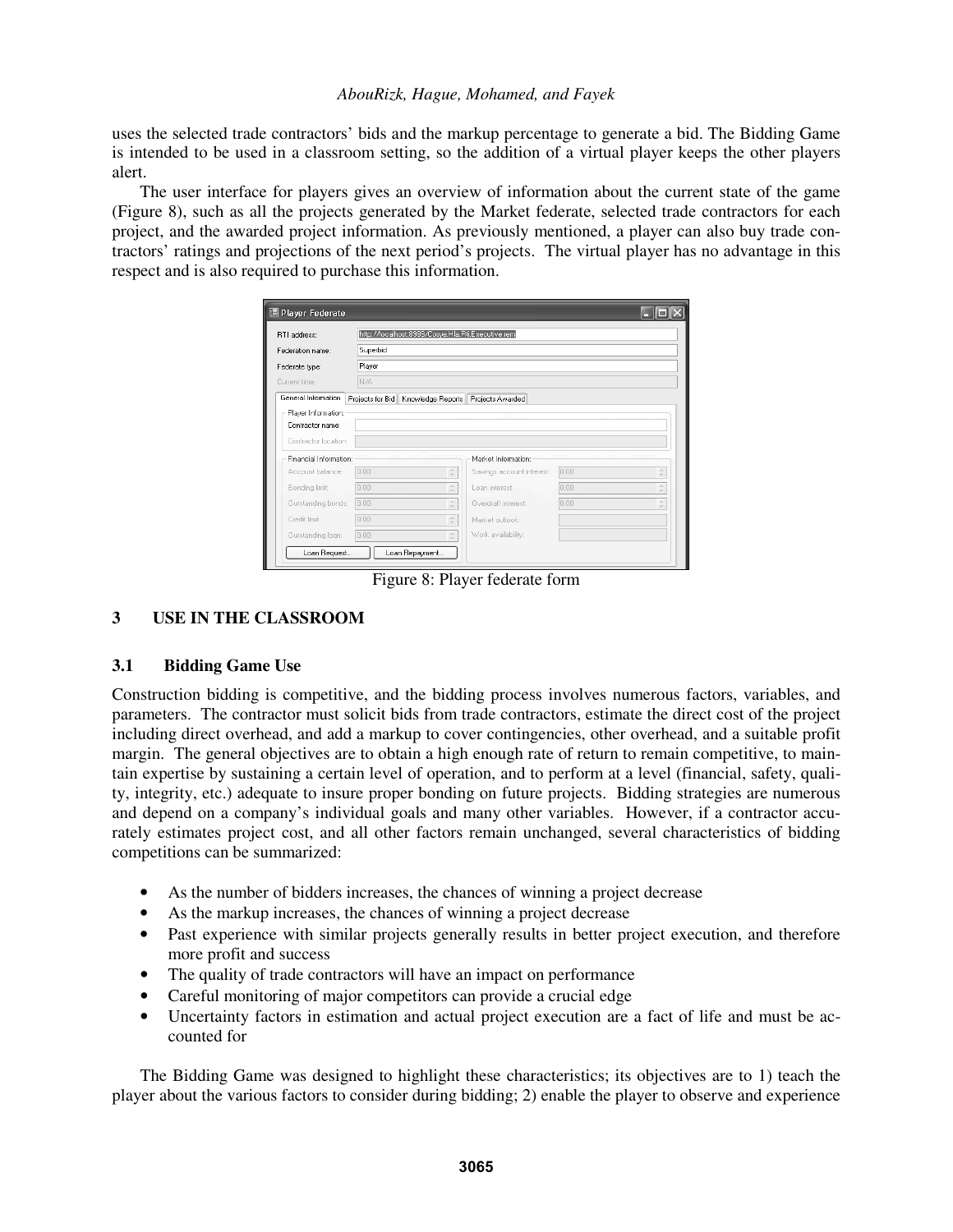the bidding process, including forecasting, financial planning, decision making under uncertainty, and random factors; 3) provide a medium for experimenting with different bidding strategies to achieve a desired objective, and 4) highlight the importance of financial book-keeping fundamentals.

In a classroom setting, the Bidding Game can be used to demonstrate these concepts; the administrator federate, in the hands of a skilled instructor, allows the settings to be fine-tuned to emphasize, for example, that unreliable trade contractors can leach profit from a project, or the effect of market conditions on bidding. For more sophisticated students, the Bidding Game allows experimentation with different bidding strategies and the opportunity to acquire experience with balancing loans, bonding, and market projections. The virtual player allows students to test themselves against a bidding expert. Hands-on experience with construction bidding is not easy to obtain; the Bidding Game can be a valuable tool when used appropriately.

#### **3.2 Bidding Game Development**

The first generation of this game was originally developed to allow students to learn about bidding practice in an interactive and fun environment. The original implementation depended on a database backend for facilitating all interactions. The HLA implementation described in this paper was mainly approached as a training exercise for graduate students learning about distributed simulation and HLA for the first time. The main objective was to provide them with a problem that is challenging enough for them to learn and appreciate the capabilities of a distributed simulation approach, but at the same time not overwhelmingly difficult to be modeled and implemented within the limited time of a graduate course.

Students were divided into groups of 1 to 3 and assigned the development of one federate in the federation. Assignment of the federates took into consideration the student's research interests to capitalize on their individual expertise. For example, student working in the area of fuzzy logic were assigned to develop the virtual player federate, and students working in areas related to knowledge representation were assigned to develop the knowledge bank federate.

Challenges arose in the early development stages of the federation. These challenges were mainly related to work coordination issues. For example, agreement on FOM structure and scoping the work of each federate proved to be more difficult than anticipated before starting the exercise. It required a number of brainstorming and discussion meetings to reach a common agreement on the role of each federate in the federation.

Most of the students completing the exercise have already completed a course in traditional discrete event simulation techniques. However, the broader view that the distributed simulation approach provides proved to be a challenge for many of them as they had to think in a more generic way beyond the constructs of discrete event and process interaction simulation environments.

After completion of several cycles of developments in the class, it was realized that game provided a very successful medium for the student to learn and explore the capabilities of the distributed simulation framework. It was also very rewarding for them to be able to collaboratively develop and execute the simulation game especially when they realized that the game play is serious enough to beat most of them.

#### **4 CONCLUSION**

This paper describes the development and classroom use of a bidding game using HLA, which allowed collaborative development and aids in the reusability of components for future similar models. Bidding games are a time-honored way to sharpen construction management students' estimating skills; the addition of a fuzzy-logic-based virtual player means that players will always be competing against at least one expert bidder, who has access to the same information but interprets it with the skill of an experienced estimator. The model is created based on the real-world bidding practices of the construction industry to allow users to examine different strategies in this existing game environment, and can incorporate realworld market statistics to allow students to practice bidding in the kind of environment they will experience upon entering the workforce. Future development will involve expanding the game using agent-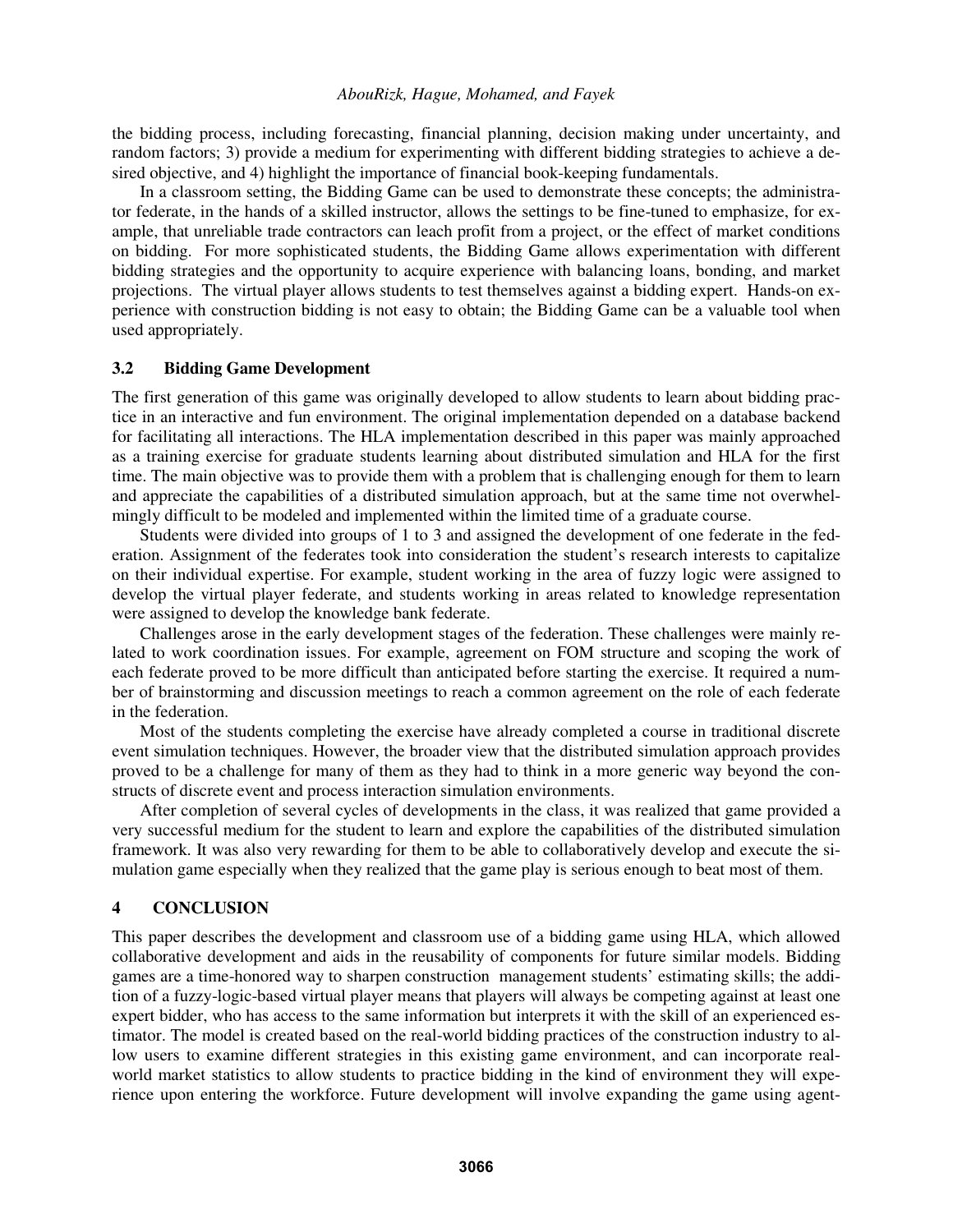based simulation and game theory to model human and virtual players and their interactions; these interactions will allow the game to even more closely approximate real-world conditions.

## **ACKNOWLEDGMENTS**

The authors would like to thank the academic and research staff of the Hole School of Engineering at the University of Alberta and the PhD students who contributed to this research: Mohamed Abdelgawad, Mohammed Al-Battaineh, Amin Alvanchi, Reza Azimi, Mohamed El-Barkouky, Amr El-Nimr, Di Hu, Elmira Moghani, Farzaneh Saba, Naeemeh Sadeghi, Hosein Taghaddos, and Hua Xie. We sincerely appreciate their dedicated support and contribution to this research. This study was supported by the National Science and Engineering Research Council (NSERC) Industrial Research Chair in Construction Engineering and Management. Without this funding, this research would not have been possible.

#### **REFERENCES**

- AbouRizk, S. 1993. A stochastic simulation of construction bidding and project management. *Microcomputers in Civil Engineering*, Elsevier Science Publisher Ltd, Vol. 8, pp. 343-353.
- AbouRizk S. M., and F. A. Robinson 2008. Synthetic environments for construction planning and control. NSERC IRC Renewal application 2007-2011, pp. 11-15
- Au, T., R. L. Bostleman, and E. Parti. 1969. Construction management game–deterministic model. *ASCE Journal of Construction Division*, Vol. 95, pp. 25-38.
- Egemen, M., and A. Mohamed. 2008. SCBMD: A knowledge-based system software for strategically correct bid/no bid and mark-up size decisions. *Automation in Construction*, Vol. 17, pp. 864-872.
- Fruchter, R., and H. Krawinkler, 1995. A/E/C teamwork. *Proceedings of the Second Congress on Computing in Civil Engineering*, Atlanta, June 1996, pp. 441- 448
- El-Barkouky, M., and M. Abdelgawad. 2008. Player federate: Part II-virtual player module, internal report for Advanced Simulation course, pp. 3-14
- Halpin, D.W., and R.W. Woodhead. 1970. CONSTRUCTO A computerized construction management game. Construction Research Series, No.14, Department of Civil Engineering, University of Illinois, Urbana, IL.
- Park, W.R. and W.B. Chapin. 1992. *Construction Bidding: Pricing for Profit*. John Wiley & Sons, New York
- Rojas, E. and A. Mukherjee. 2005. A general purpose situational simulations environment for construction education. *Journal of Construction Engineering and Management, ASCE*, 131 (3), 319-329.
- Scott, D., M. Mawdesley, and S. Al-Jibouri. 2004. The use and efficacy of a simulation model for teaching project control in construction. First International Conference on world of construction project management, Toronto, May.
- Shaheen, A., A.R. Fayek, and S.M. AbouRizk. 2009. Methodology for integrating fuzzy expert systems and discrete event simulation in construction engineering. *Canadian Journal of Civil Engineering*, 36: 1478-1490.
- Shash, M. 1993. Factors considered in tendering decisions by top UK contractors. *Construction management and economics*, March 1993, pp 111-118

#### **AUTHOR BIOGRAPHIES**

**SIMAAN M. ABOURIZK** holds an NSERC Senior Industrial Research Chair in Construction Engineering and Management at the Department of Civil and Environmental Engineering, University of Alberta, where he is a Professor in the Hole School of Construction. He received the ASCE Peurifoy Construction Research Award in 2008. His email address is  $\langle$ abourizk@ualberta.ca>.